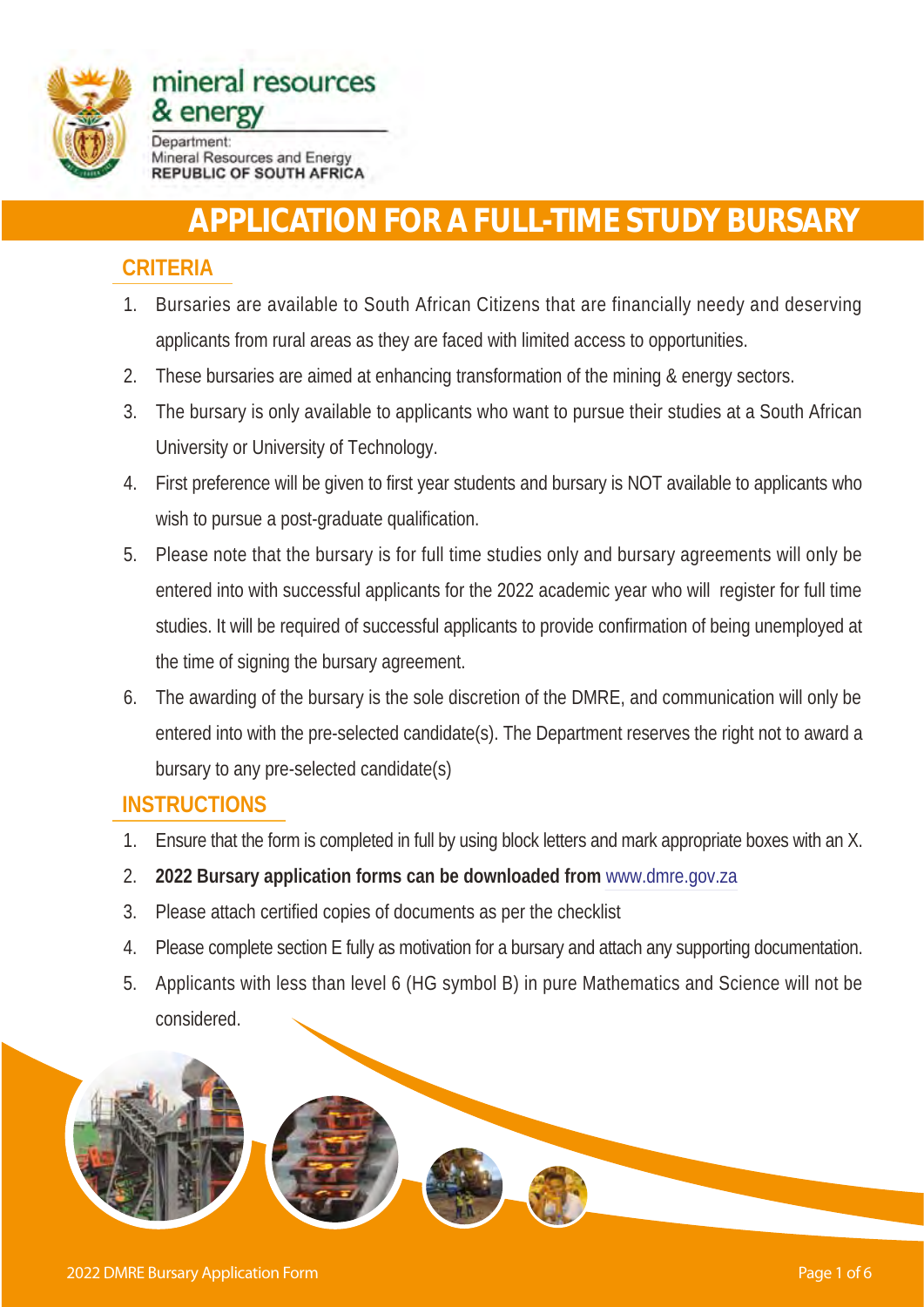|                 | <b>SECTION A.</b> |         |          | PERSONAL PARTICULARS OF APPLICANT |           |  |  |  |
|-----------------|-------------------|---------|----------|-----------------------------------|-----------|--|--|--|
|                 |                   |         |          |                                   |           |  |  |  |
| $\overline{3}$  |                   |         |          |                                   |           |  |  |  |
| $\overline{4}$  |                   |         |          |                                   |           |  |  |  |
|                 |                   |         |          |                                   |           |  |  |  |
|                 |                   |         |          |                                   |           |  |  |  |
| $\overline{5}$  |                   |         |          |                                   |           |  |  |  |
|                 |                   |         |          |                                   |           |  |  |  |
|                 |                   |         |          |                                   |           |  |  |  |
| 6               |                   |         |          |                                   |           |  |  |  |
| 7               |                   |         |          |                                   |           |  |  |  |
| 8               |                   |         |          |                                   |           |  |  |  |
| 9               |                   |         |          |                                   |           |  |  |  |
| 10              |                   |         |          |                                   |           |  |  |  |
| $\overline{11}$ | Identity Number   |         |          |                                   |           |  |  |  |
|                 |                   |         |          |                                   |           |  |  |  |
| 12              | <b>Race Group</b> | African | Coloured | Indian                            | White     |  |  |  |
|                 |                   |         |          |                                   |           |  |  |  |
| 13              | <b>Gender</b>     | Female  | Male     | <b>Disability</b><br>14           | yes<br>no |  |  |  |
|                 |                   |         |          |                                   |           |  |  |  |

### **SECTION B. EDUCATIONAL PARTICULARS OF APPLICANT**

| 15 | Please indicate your current academic status for 2021     |                                             |                                        |  |               |  |
|----|-----------------------------------------------------------|---------------------------------------------|----------------------------------------|--|---------------|--|
|    | Grade 12 Learner                                          |                                             | University/University<br>of Technology |  | <b>Others</b> |  |
|    | If other, please specify                                  |                                             |                                        |  |               |  |
|    |                                                           | Name of School/University of Technology you |                                        |  |               |  |
|    | have applied to or are presently studying at              |                                             |                                        |  |               |  |
|    | Please attach recent grade 12 results/academic transcript |                                             |                                        |  |               |  |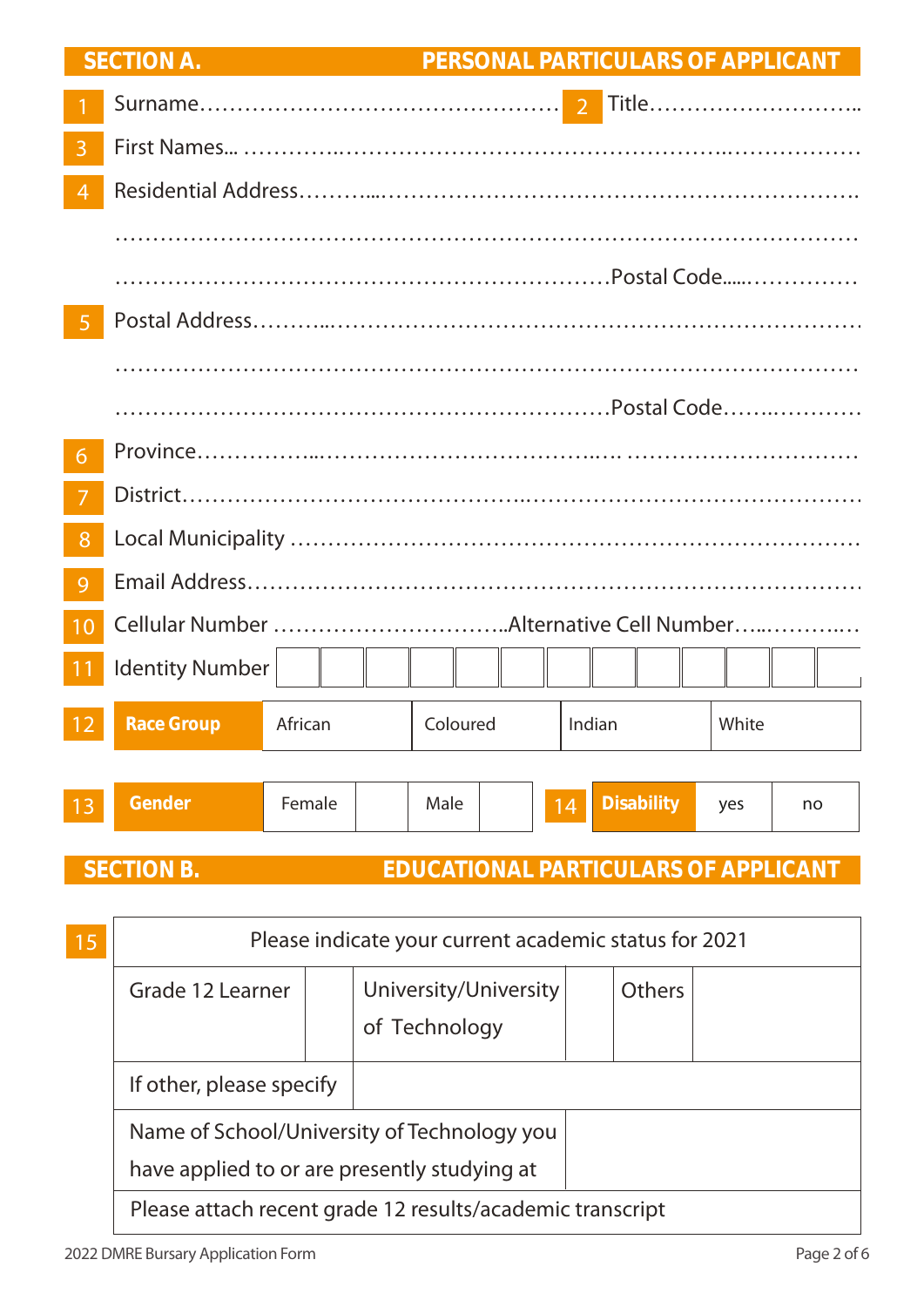| Name of the certificate/diploma/degree         |           |                                  |  |
|------------------------------------------------|-----------|----------------------------------|--|
| which you have applied for or are              |           |                                  |  |
| presently studying                             |           |                                  |  |
|                                                |           |                                  |  |
| Have you been accepted for the                 | Yes       | If yes, please attach acceptance |  |
| qualification for which you have               |           | letter.                          |  |
| applied for (grade 12 learner)                 | <b>No</b> | If no, please provide reasons.   |  |
|                                                |           |                                  |  |
| Please indicate your year of study in 2022     |           |                                  |  |
| (please attach acceptance/registration letter) |           |                                  |  |
|                                                |           |                                  |  |

#### Select fields of study applied to 16

| <b>Bachelor of Science (Physics)</b>             |  |  |  |  |
|--------------------------------------------------|--|--|--|--|
| <b>Chemical Engineering (Mineral Processing)</b> |  |  |  |  |
| <b>Electrical Engineering (Heavy Current)</b>    |  |  |  |  |
| <b>Electro-Mechanical Engineering</b>            |  |  |  |  |
| <b>Environmental Health and Management</b>       |  |  |  |  |
| Geology                                          |  |  |  |  |
| <b>Industrial Engineering</b>                    |  |  |  |  |
| <b>Mechanical Engineering</b>                    |  |  |  |  |
| <b>Metallurgical Engineering (Extractive)</b>    |  |  |  |  |
| <b>Mining Engineering</b>                        |  |  |  |  |
| <b>Mining Survey</b>                             |  |  |  |  |
| <b>Rock Engineering</b>                          |  |  |  |  |
| Other (Specify)                                  |  |  |  |  |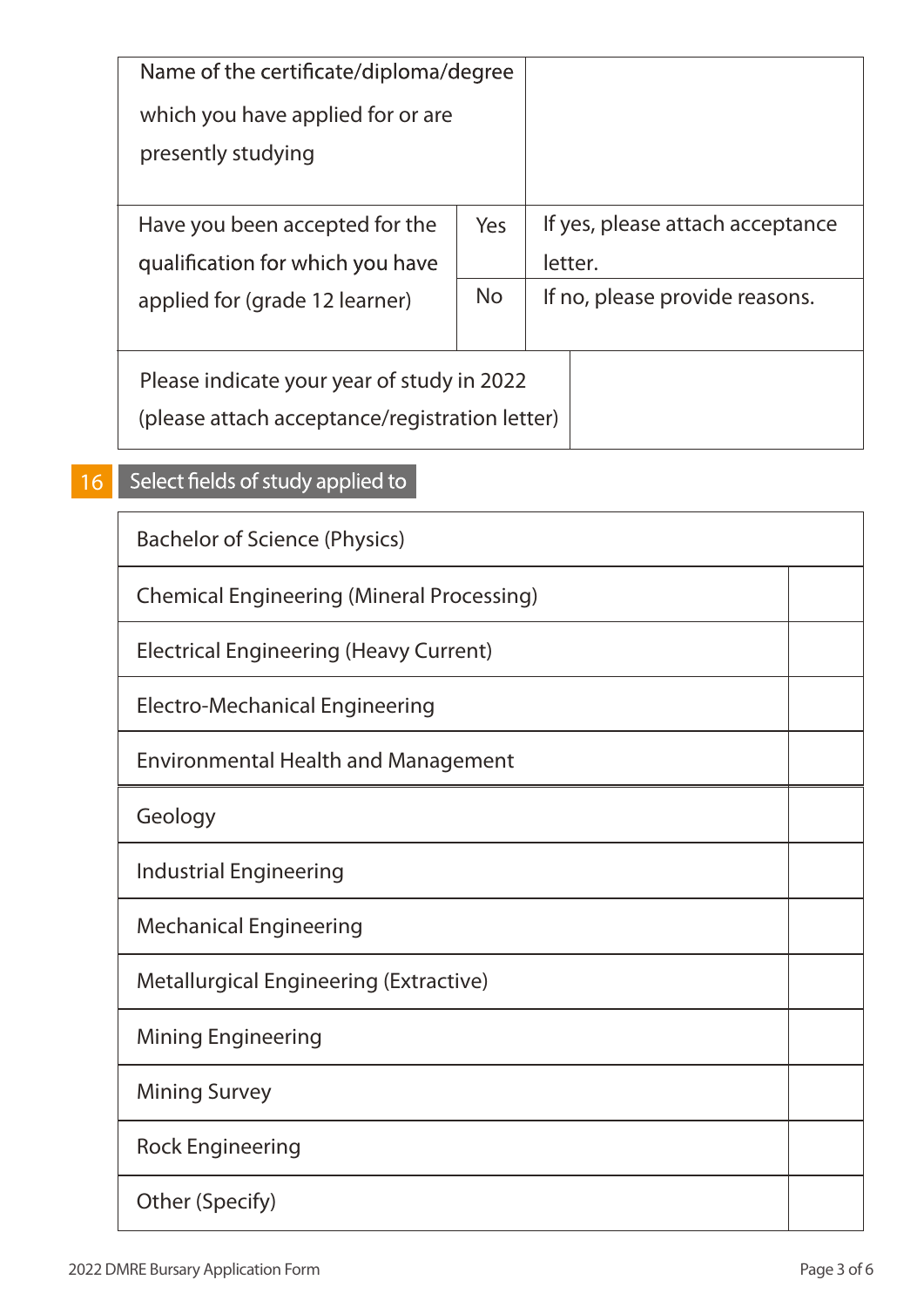| $\overline{7}$ | <b>SECTION C.</b><br>PARENT(S) / *GUARDIAN(S) / NEXT OF KIN<br>(person responsible for the applicant: (Please Note: that a Guardian is a<br>person(s) who are legally responsible for a minor) |          |  |            |  |  |
|----------------|------------------------------------------------------------------------------------------------------------------------------------------------------------------------------------------------|----------|--|------------|--|--|
|                | Name and Surname - Mother                                                                                                                                                                      |          |  |            |  |  |
|                | ID Number (Mother)                                                                                                                                                                             |          |  |            |  |  |
|                | Name and Surname - Father                                                                                                                                                                      |          |  |            |  |  |
|                | ID Number (Father)                                                                                                                                                                             |          |  |            |  |  |
|                | <b>Employment Status - Mother</b><br>(Please tick applicable box)                                                                                                                              | Employed |  | Unemployed |  |  |
|                | Employment Status - Father<br>(Please tick applicable box)                                                                                                                                     | Employed |  | Unemployed |  |  |
|                | Name and Surname -<br>Guardian (Where applicable)                                                                                                                                              |          |  |            |  |  |
|                | ID Number (Guardian)                                                                                                                                                                           |          |  |            |  |  |
|                | <b>Employment Status of</b><br>Guardian                                                                                                                                                        | Employed |  | Unemployed |  |  |
|                | Relationship of Guardian to<br>applicant                                                                                                                                                       |          |  |            |  |  |
|                | <b>Total Annual Household</b><br>Income                                                                                                                                                        |          |  |            |  |  |
|                |                                                                                                                                                                                                |          |  |            |  |  |

| <b>SECTION D.</b>                                                  | <b>BURSARY PARTICULARS</b> |            |     |
|--------------------------------------------------------------------|----------------------------|------------|-----|
| Are or were you a recipient of another bursary                     |                            | <b>YES</b> | No. |
|                                                                    |                            |            |     |
| Are or were you in recipient of a study loan?                      |                            | <b>YES</b> | No  |
| if "YES" to any of the above, what is the name of the organization |                            |            |     |
|                                                                    |                            |            |     |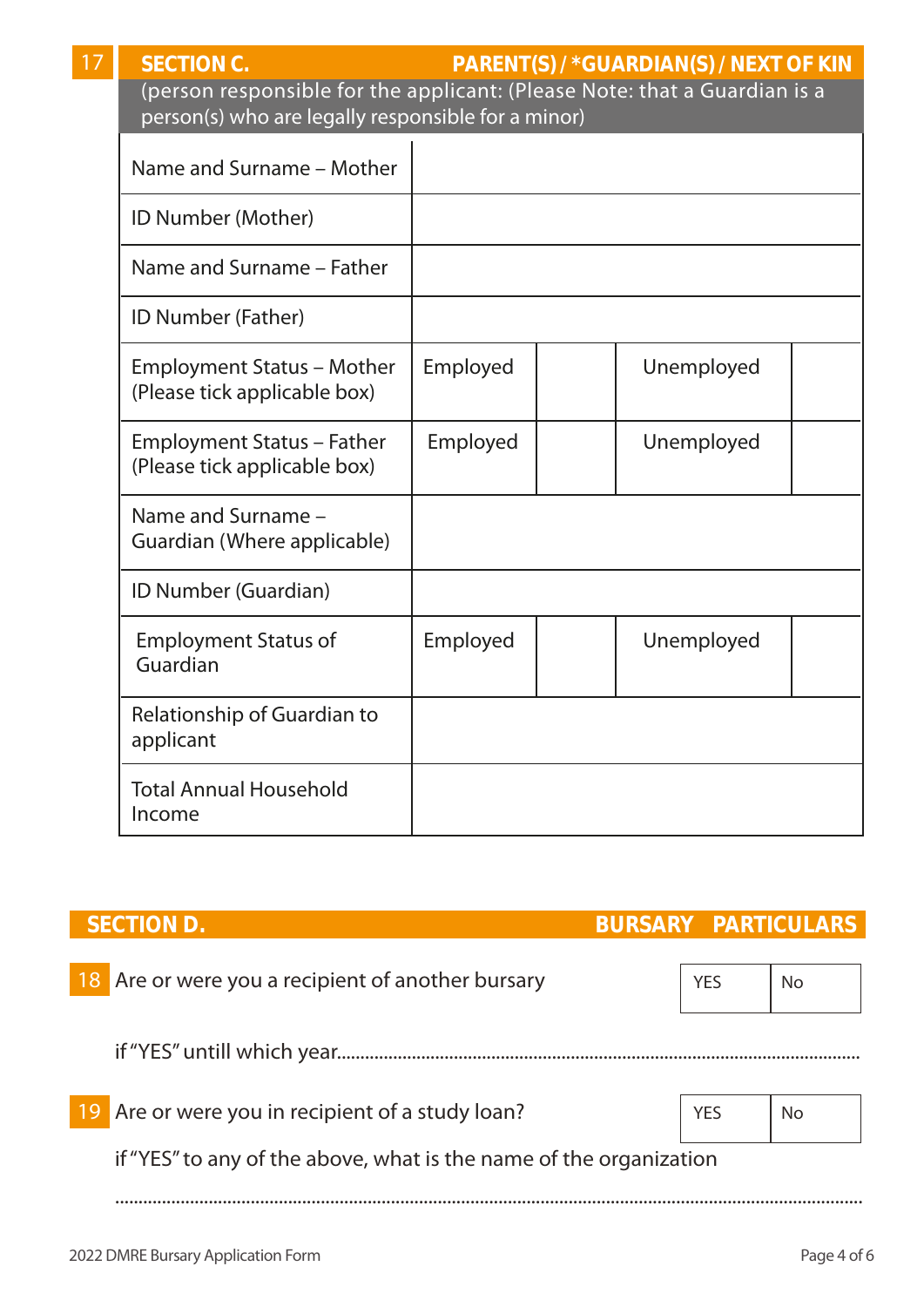### **SECTION E.**

| 20 Provide motivation for your application |
|--------------------------------------------|
|                                            |
|                                            |
|                                            |
|                                            |
|                                            |
|                                            |
|                                            |
|                                            |
|                                            |
|                                            |
|                                            |
|                                            |
|                                            |
|                                            |

### SECTION F. **DECLARATION PARTICULARS**

| $\overline{21}$ |                                                              |  |  |  |  |
|-----------------|--------------------------------------------------------------|--|--|--|--|
|                 | declare that the above particulars are complete and correct. |  |  |  |  |
|                 |                                                              |  |  |  |  |